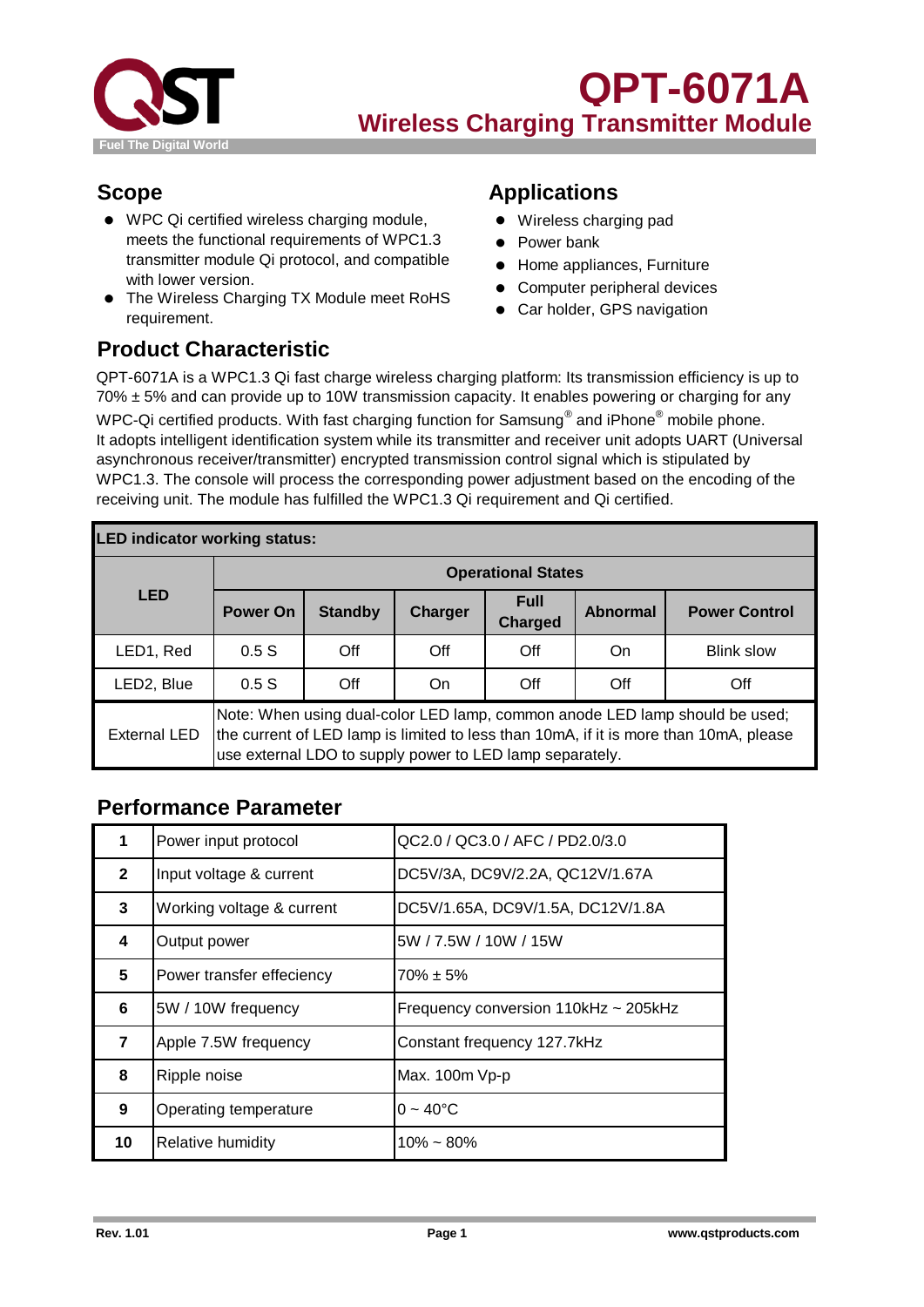

# **Safety Control**

● Short Circuit Protection

In the case of short-circuit at the receiver output, the transmitter red light on and stop output. When removed the receiver or short circuit, the transmitter will resume normal operation.

● Over Current Protection

When the receiver load exceeds the rated value (110%  $\sim$  130%), the overcurrent protection is triggered and the transmitter stops working. When removed the receiver, the transmitter will resume normal operation.

● Over Voltage Protection

The product would stop working when the input voltage exceeds the rated value (13V). The product would be restarted working when the voltage returns to the set value range. Note: The input voltage shall not exceed 13.5V in case damage the product.

When placing the coin onto the center of the product under no-load condition, the transmitter detected foreign object and reports an error, then stops working. Removes the foreign object to resume normal operation . ● Foreign Object Detect (FOD) (1 RMB coin as the standard.)

When placing the load and coin together onto the center of the product, an error is reported within 10s (time varies with different mobile phone models) and the output is closed. Removes the foreign object to resume normal operation.

● Over Temperature Protection

The NTC temperature protection of the PCBA is  $80^{\circ}$ C  $\pm$  5°C. The transmitter stops working when the temperature exceeds the value. Resets the receiver or cools to  $55 \sim 60^{\circ}$ C, the transmitter returns to normal operation (optional replacement with external NTC).

● Average Working Time Without Failure Working for 20,000 hours, the average failure rate is less than 0.5% at 25°C environment temperature.

# **Reliability Requirements**

● Reliability Test

| <b>Test items</b>                  | <b>Test conditions</b>                                     |
|------------------------------------|------------------------------------------------------------|
| Storage at high temperature test   | +60°C, 16hours                                             |
| Storage at low temperature test    | -20°C, 16hours                                             |
| Operating at high temperature test | +40°C, 8hours                                              |
| Operating at low temperature test  | 0°C, 8hours                                                |
| High / Low temperature cycle test  | +55°C (1Hr) $\rightarrow$ -20°C (1Hr) continually 5 cycles |

For other tests, please refer to Reliability Test Specification and Reliability Test Report.

● Burn-in Test

2 hours at 35°C (±5°C) environment, nominal input voltage, nominal load.

### **Environment Requirement**

- Operating Temperature and Relative Humidity 0°C to +40°C, 20%RH to 80%RH @ altitude shall be below 10000 feet.
- Storage Temperature and Relative Humidity -20°C to +60°C, 10%RH to 90%RH (non-condensing) @ altitude shall be below 30000 feet.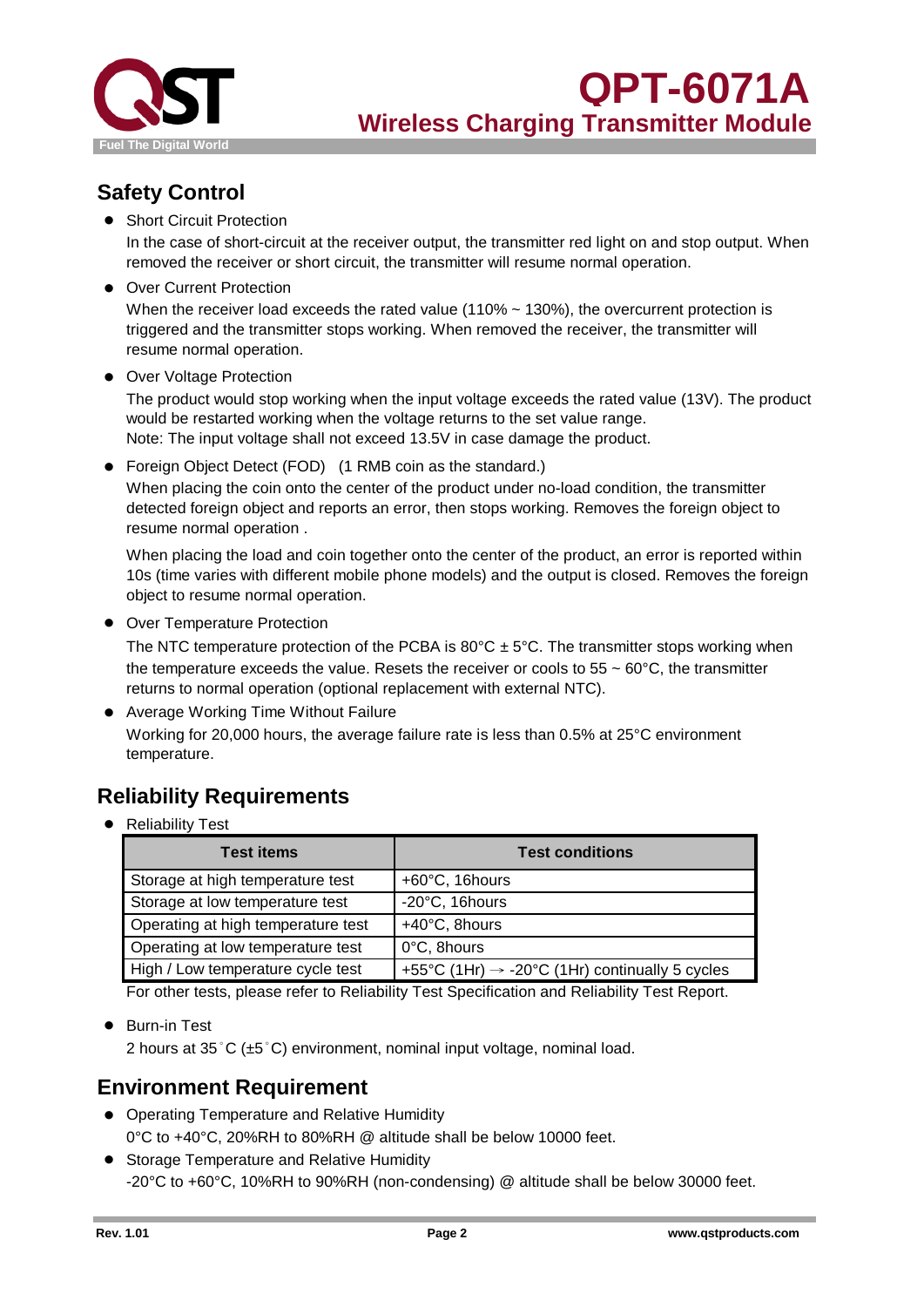

#### **Execution Standards** (Compatible with these specifications)

- EN55032 EN55035 ● EMC Standards
- WPC1.2.4\_Qi Standards

# **Photo of Product**



#### **Module**

● Product design proposal

According to the standardization of Qi, please note below 3 points:

- (1) The distance between Tx Coil with PCB and other metal components is Min. 4.50mm.
- (2) The distance between the surface of Tx coil and the surface of product (Working Face) is  $3.0_{-0.25}$ <sup>+0.5</sup> mm, which means the thickness of the working face plastic is not more than 2.0mm.
- (3) The surface distance between Tx Coil and Rx Coil is 3.0~4.5mm.
- **PCBA Port Functional Illustration**

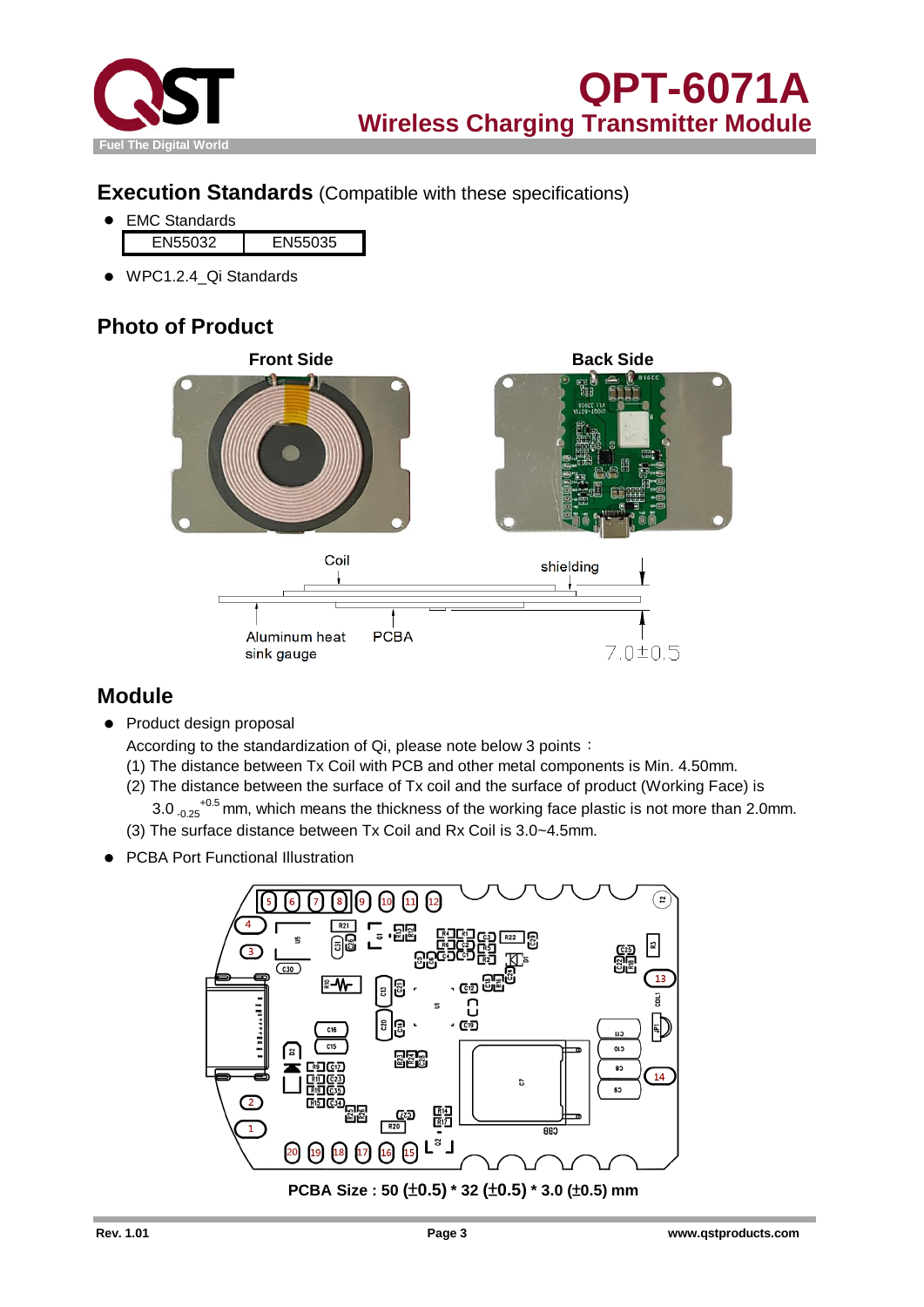

# **QPT-6071A Wireless Charging Transmitter Module**

| <b>Port</b>     | Pin 1            | Pin <sub>2</sub> | Pin <sub>3</sub>   | Pin 4         | Pin <sub>5</sub> | Pin <sub>6</sub> | Pin <sub>7</sub> |
|-----------------|------------------|------------------|--------------------|---------------|------------------|------------------|------------------|
| <b>Function</b> | <b>GND</b>       | $USB D+$         | USB <sub>D</sub> - | <b>VIN</b>    | Burn VCC         | Burn I/O         | Burn I/O         |
| <b>Port</b>     | Pin <sub>8</sub> | Pin <sub>9</sub> | <b>Pin 10</b>      | <b>Pin 11</b> | <b>Pin 12</b>    | <b>Pin 13</b>    | <b>Pin 14</b>    |
| <b>Function</b> | Burn GND         | FAN+             | FAN-               | NTC-          | NTC+             | Coil             | Coil             |
| Port            | <b>Pin 15</b>    | <b>Pin 16</b>    | <b>Pin 17</b>      | <b>Pin 18</b> | <b>Pin 19</b>    | <b>Pin 20</b>    |                  |
| <b>Function</b> | Buzz-            | Buzz+            | LED Blue           | LED Red       | LED VCC          | LED GND          |                  |

● Tx\_Coil Spec



**Electrical specification @25°C**

| <b>Parameters</b>                                    | Unit      | Limit          |  |
|------------------------------------------------------|-----------|----------------|--|
| Inductance, LS<br>@100kHz, 1.0V, 0.08mm*105 ~10Turns | uH        | $6.5 \pm 10\%$ |  |
|                                                      |           | $65 \pm 10\%$  |  |
| DCR                                                  | $m\Omega$ | Max. 380       |  |

● Aluminum Heat Sink Guage Spec